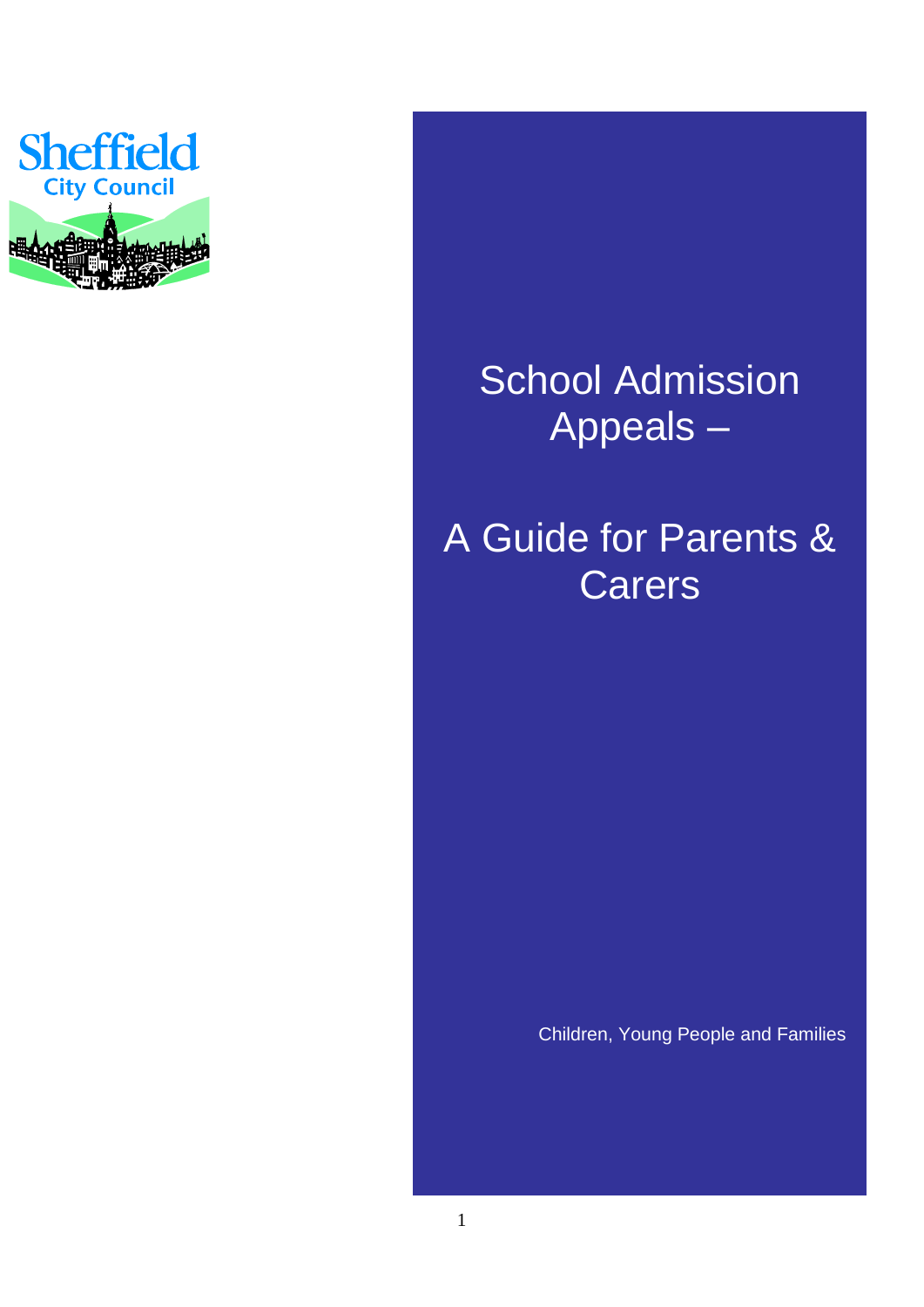#### **Index**

- 3. Introduction<br>3. Help with vo
- 3. Help with your appeal<br>3. Statutory deadlines
- 3. Statutory deadlines<br>3. Your right of appeal
- Your right of appeal
- 4. Legal and Governance Team
- 4. The Admissions Team
- 4. How do I make an appeal?
- 5. What happens next?
- 5. How do I prepare my case?<br>6. Interpreters and other assist
- 6. Interpreters and other assistance<br>6. Who is involved at an appeal hear
- Who is involved at an appeal hearing?
- 7. Who are the appeal panel?
- 7. Will I have to attend the hearing?
- 8. Before the hearing
- 8. Types of appeal
- 8. Grouped appeals
- 9. Individual appeals<br>9. What happens an
- What happens an at appeal hearing?
- 9. How does the panel reach its decision?
- 10. How will I be informed of the decision?
- 10. What happens if I appeal for more than one school?
- 10. Can I appeal again if my appeal is unsuccessful?
- 10. Waiting lists<br>11. Making a cor
- Making a complaint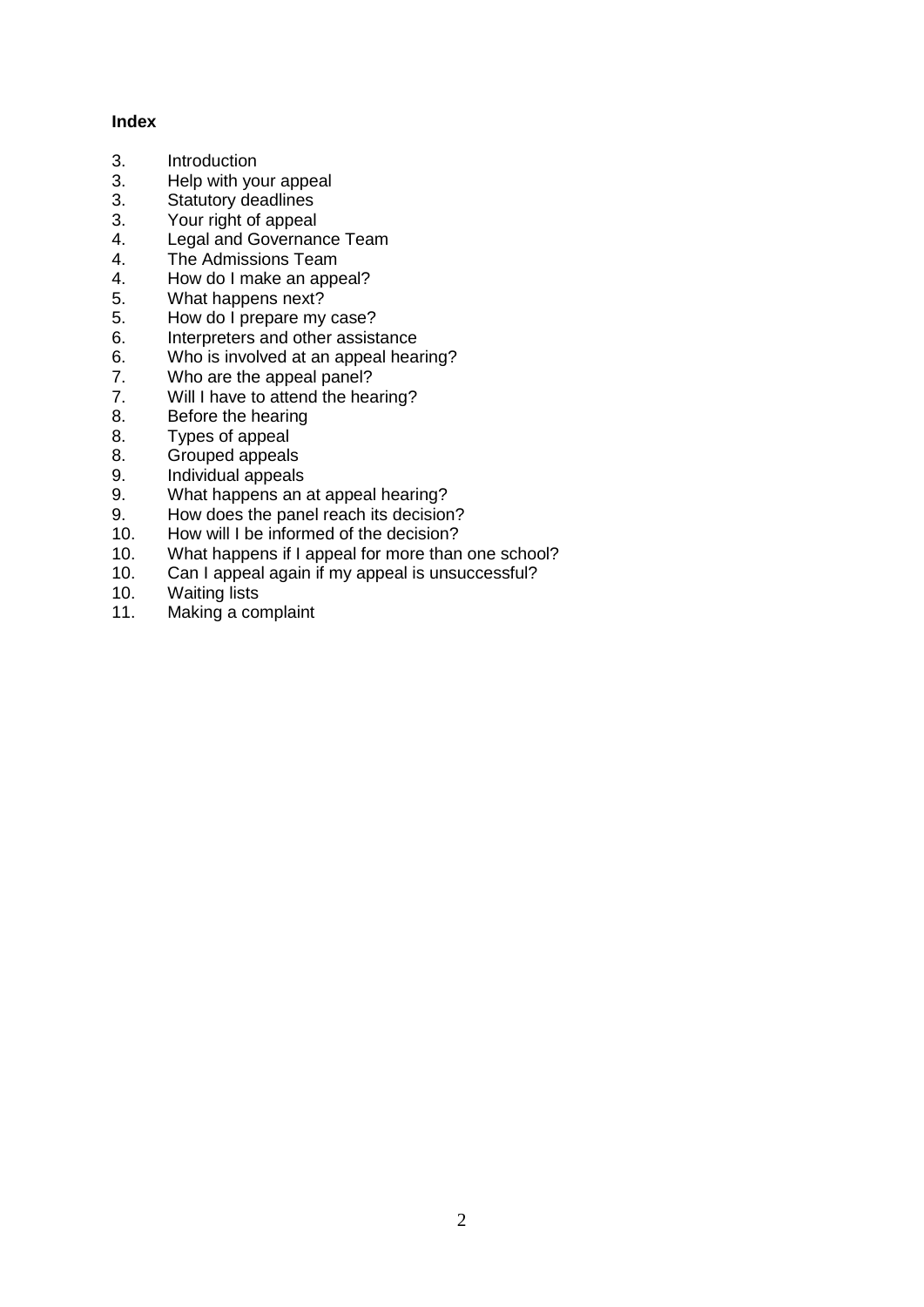## **Introduction**

We realise that parents often find an appeal stressful because of the importance of the decision.

These notes are to help you understand what will happen in the appeal and your rights as a parent or carer.

## **Help with your appeal and contact numbers**

| Legal & Governance  | 0114 273 4008             |
|---------------------|---------------------------|
| The Admissions Team | 0114 273 5766 or 273 5790 |

You can ring any of these numbers to ask any questions about the appeal.

As telephone lines can be very busy you may also wish to send your enquiry by email to [ed-admissions@sheffield.gov.uk](mailto:ed-admissions@sheffield.gov.uk)

Please note that whilst Officers are happy to provide advice and guidance about the Appeal procedure, the Authority will be presenting a case at the appeal against any further admissions to the school. You may wish to also seek independent advice from **The Advisory Centre for Education (**ACE) at [www.ace-ed.org.uk](http://www.ace-ed.org.uk/)

## **We will aim to meet all statutory deadlines as follows:**

- With regard to any appeal for Year 3 and Year 7 that is made on time for September transfer we will aim to arrange for your appeal to be heard within 40 schools days of the last date for lodging appeals.
- Appeals for In-Year transfers for all year groups will be heard within 30 school days of the appeal being received.
- You will normally receive at least 10 school days' notice of the time and date of your appeal.
- You will receive all relevant papers including the case for refusing your application a reasonable time before your hearing. In Sheffield we usually aim to provide them 4 school days before the hearing
- The clerk to the Independent Appeal Panel ("the Panel") will inform you of the Panel's decision by letter. The letter will be posted as soon as possible after the hearing but not later than 5 school days, unless there is good reason.

## **Your right of appeal**

The School Standards and Framework Act 1988 confirms your right to appeal to a voluntary independent panel against any decision to refuse a place at any of your preferred schools. This could be for a maximum of three schools.

The Panel is legally constituted and has the power to make a decision that is binding on the school and parents. It can overrule the decision to refuse a place even if the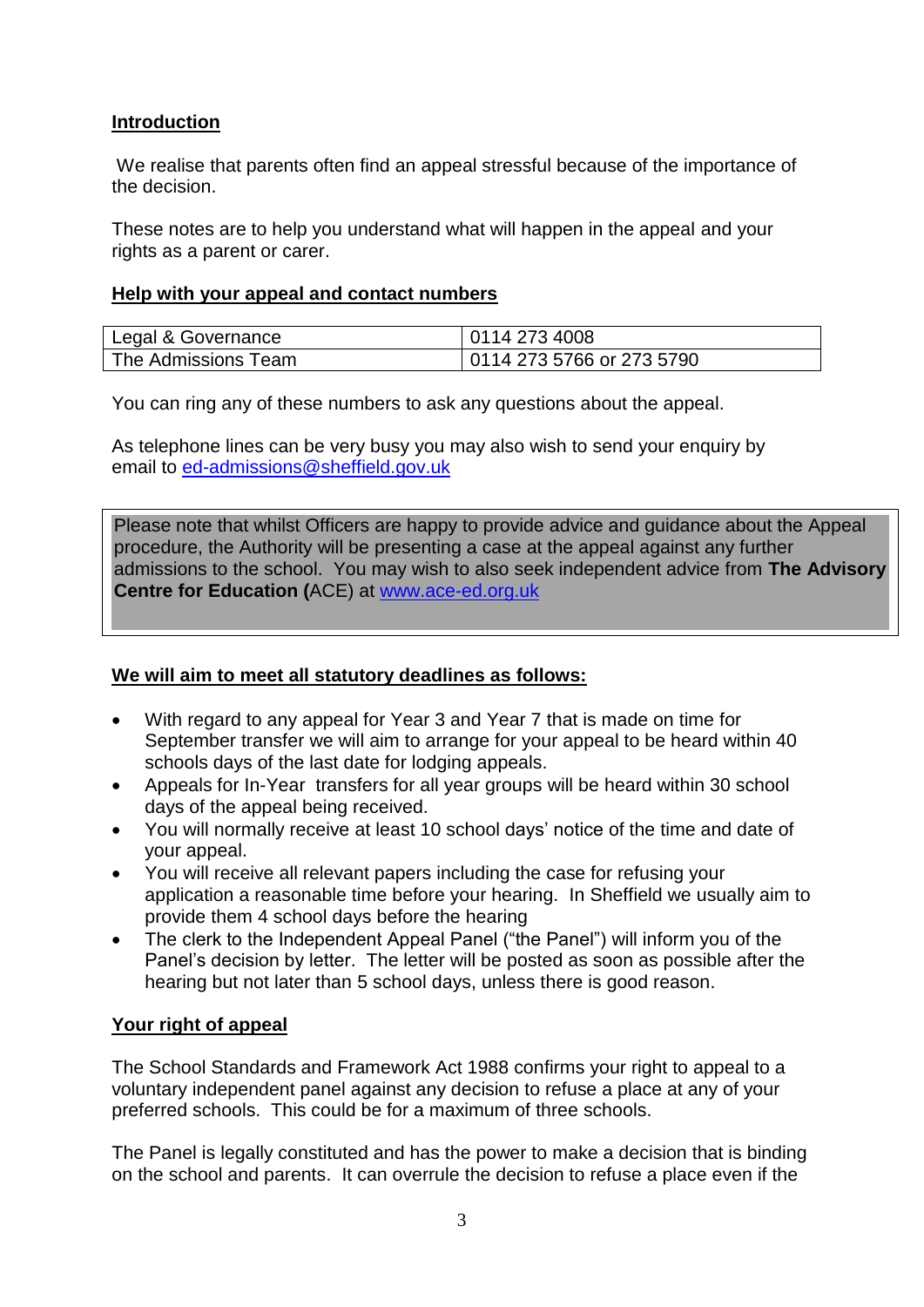Authority claims that the school is full, equally it can refuse appeals made by parents due to the school's circumstances.

At the hearing you will be given the opportunity to tell the Panel why you feel your child should be admitted to the school. You should expect to answer questions about the reasons for your application.

This guide provides information on how to make an appeal and what happens at the appeal hearing.

There are two key services involved with your admission and appeal applications:

## **The Admissions Team**

The Team is responsible for administering all applications submitted by Sheffield residents and for notifying you of the outcome of your application. Appeals are scheduled separately.

## **Legal & Governance Team**

This Service is part of the Council but separate from the Admissions Team and is responsible for recruiting and training Appeal Panel members and the clerks and scheduling the appeal hearings.

#### **How do I make an Appeal?**

You can appeal against a decision to refuse your child a place at your preferred school or schools, for a maximum of three schools per academic year. You must appeal against the decision in writing by completing an appeal form. You can obtain a form by visiting our website or by contacting the Admissions Team directly on 2735790 or 2735766.

#### **You are strongly advised to read this guide before completing your appeal form.**

The Panel will consider the reasons for your appeal in advance of your actual hearing. It is very important therefore that you **provide all information** that you wish the Panel to consider with your appeal form, including any supporting evidence.

The Panel may not always accept new evidence that is provided on the day. In exercising its discretion on whether to accept any new evidence, the Panel will take into account its significance and the effect of a possible need to adjourn the hearing or for it to be rescheduled at a later date

Your Appeal form should be returned to:

LEGAL & GOVERNANCE DEMOCRATIC SERVICES TOWN HALL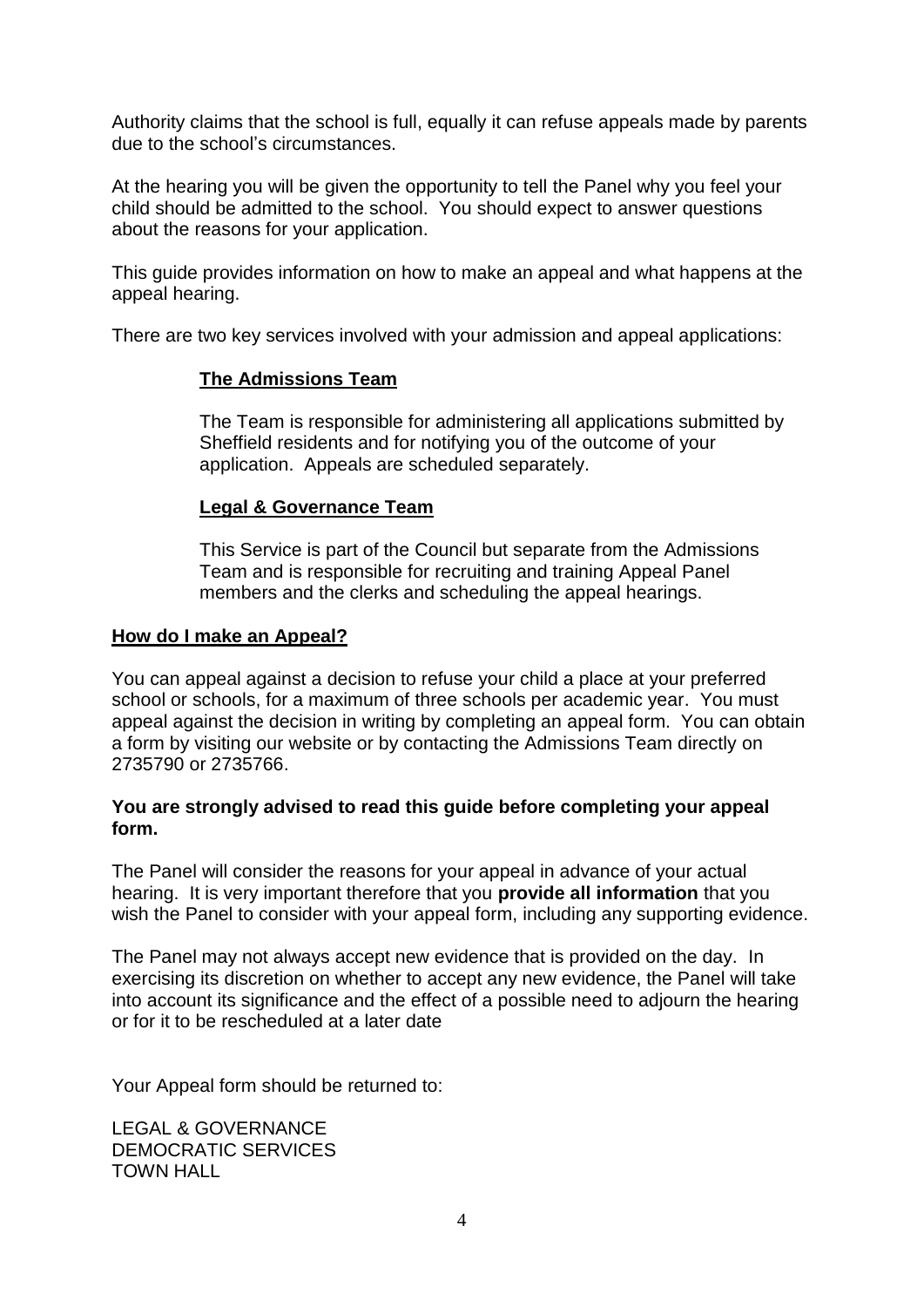**SHEFFIELD** S1 2HH

## **What Happens Next?**

Appeal hearings for Year 6 to 7 that are submitted on time will normally be heard between April and the end of May and after the Spring Bank holiday for Nursery to Reception (FS1 to FS2) and Year 2 to 3. In-Year appeals are heard all year round and will normally be heard within 30 days of them being submitted.

We do not arrange appeal hearings during school holidays.

#### **How do I prepare my case?**

There is no right or wrong way to do this. The Authority cannot advise you on what to say at your appeal but the following general guidance might be helpful.

When you come to the part of the Admission Appeal form that asks you to set out your "Grounds of Appeal" you should include all of your reasons for appealing the decision. It is important that you include everything so that you don't accidently miss out something that might have made all the difference.

Your reasons for appealing the decision will usually include:

- all of the reasons why you applied for a place at the school (see below)
- \* what it will mean for your family if your child has to go to another school e.g. what will a typical day be like, how many buses will you need to catch, will other children have to travel with you, what time will you need to get up and when will you get home
- \* any errors that you think may have been made e.g. a child in the same admission category (as set out in the CYPF 'Guide for Parents') as your child but who lives further away was admitted but your child was not
- \* any other reasons why you disagree with the decision

When giving your reasons for applying for the particular school you should include any reasons why the school is the most suitable for your child such as:

- Religious reasons with regard to the ethos of the school (this is particularly the case for Church schools but may also apply to other schools or academies)
- \* Family circumstances
- \* Medical reasons (wherever possible you should support these with evidence such as a letter from your doctors or consultant and any other document or statement you consider appropriate)
- **Transport**
- \* Family friends and other links with the School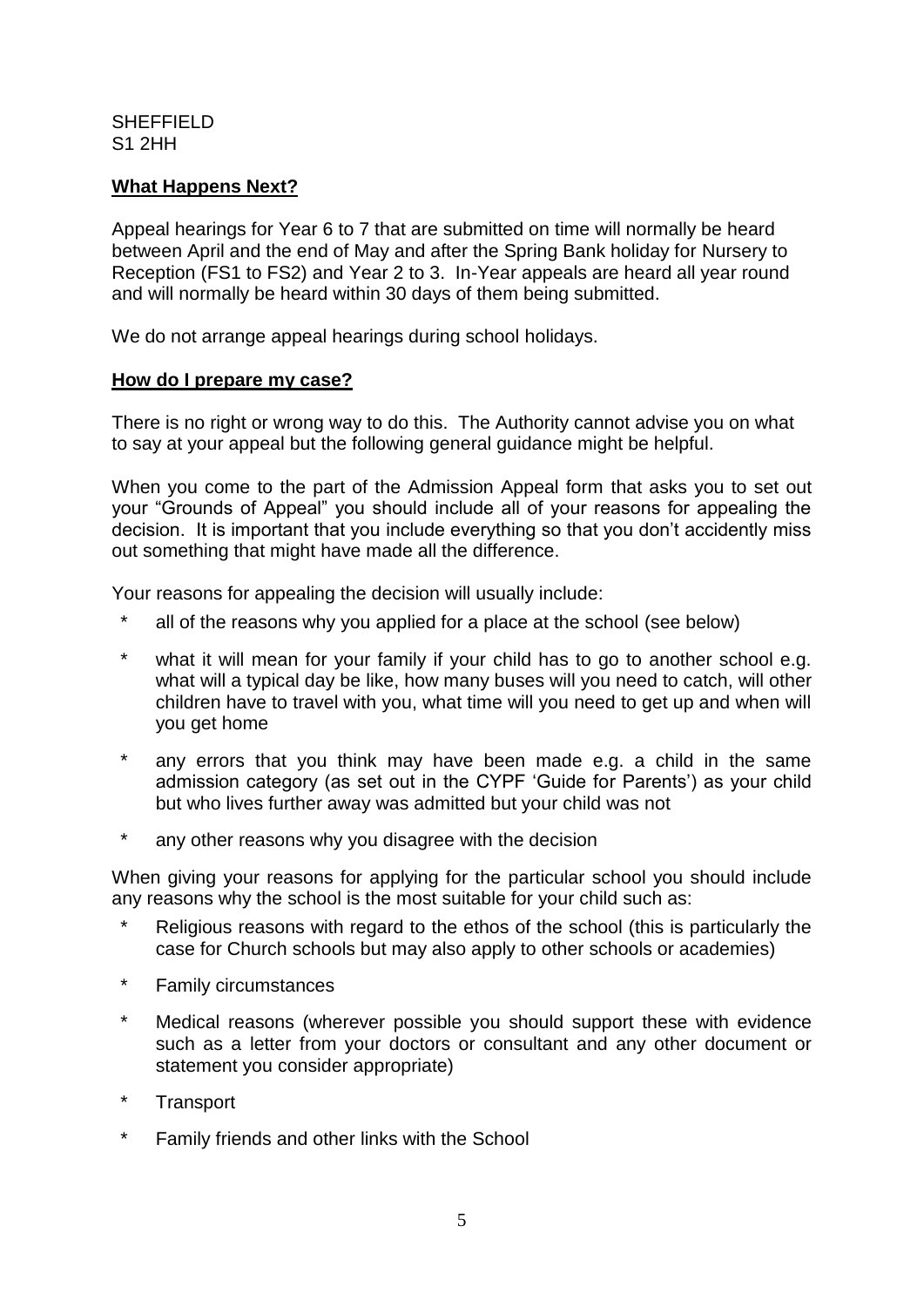- \* Social reasons with supporting evidence where possible e.g. letters from friends, family or support workers
- \* Your views on education and behaviour
- Other factors to do with the school, e.g. subjects or extra-curricular activities the school offers, subjects your child enjoys, levels of attainment
- \* Reasons in relation to your child's development
- \* How close you live to the school and how difficult it would be to get to the allocated school (if one has been allocated).

## **Interpreters and other assistance**

If you need the help of an interpreter or assistance with access arrangements within the Town Hall because you are disabled please let the Legal & Governance Team know as soon as possible. There are spaces for this information on the Notice of Admission Appeal form or you can ring and discuss your requirements on the phone.

## **Who is involved at an appeal hearing?**

The appeal panel responsible for making the decision is made up of three members who are **completely independent** of the school and of the Local Authority.

A panel **must** consist of the following persons with at least one from each category:

- a) lay people (someone without personal experience in the management of any school or provision of education in any school (except as a school governor or in another voluntary capacity));
- b) people who have experience in education, who are acquainted with educational conditions in the local authority area, or who are parents of registered pupils at school.

Admission authorities must appoint a **clerk** to the Appeal Panel who is independent of the school and the education functions of the Local Authority. The clerk must have knowledge of the Appeal and Admission Codes, other law relating to admissions and other relevant law. One of the key functions of the clerk is to ensure that the hearing is heard within the correct framework and that both parties have a fair hearing. The clerk is also responsible for taking notes of the meeting and for sending you the decision of the Panel.

The clerk **does not** take part in making the decision. This is entirely the responsibility of the Panel.

A representative from the Admission Authority will normally be at the hearing to present the reasons why a place has been refused. Normally the Headteacher or other representative from the school will be present as a witness to answer any questions that you or the Panel may have about the school.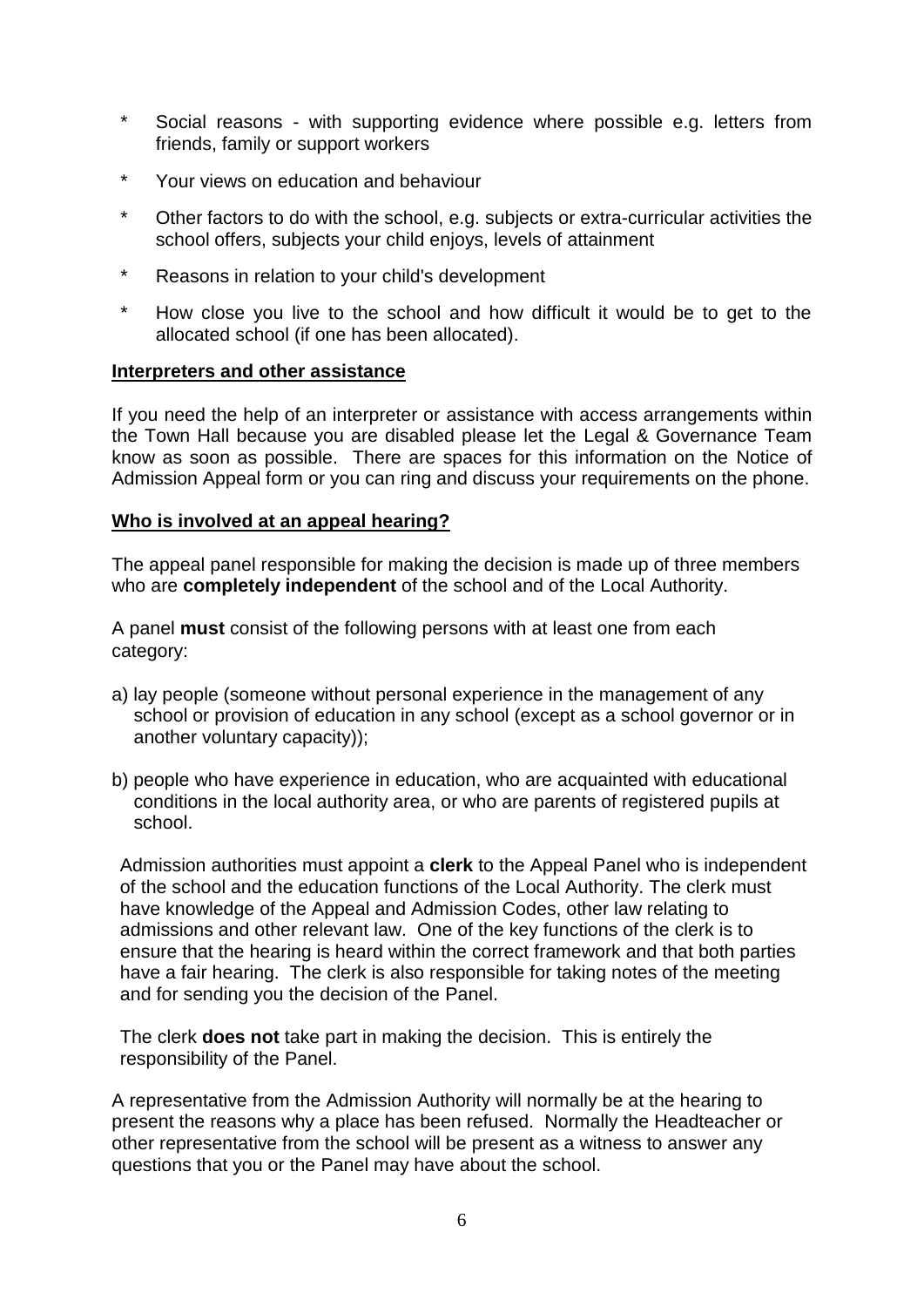## **Who are the appeal panel?**

- The law requires that the Panel **must** be independent from the Admission Authority and from the school you are appealing for
- Panel members are **volunteers**, they are not paid by the Local Authority.
- Panels do not report to, nor are they responsible to the City Council.
- The Panels operate within a strict legal framework that applies to all Admission Authorities.

## **Will I have to attend the hearing?**

You do not have to attend the hearing if you do not wish to. If you do not attend, the Panel will make its decision based on:

- 1. Written evidence provided with your appeal form,
- 2. An oral and written statement from the Admission Authority Officer to explain why a place was refused.

You are however strongly advised to attend the hearing in person to enable you to fully present your case and to give the Panel the opportunity of clarifying any part of your submission. Although it is a structured hearing, the Panels realise that it can be a stressful situation and manage the hearings as informally as possible.

Hearings operate on a tight schedule. To be fair to other parents who are scheduled after you, your hearing will go ahead in your absence based on the written evidence you submitted with your appeal/application form, if you do not arrive within **10 minutes** of your allotted appointment. Your appeal **will not** be rescheduled to another time unless you contact us in advance of your hearing time.

Whilst panels would prefer to hear from the parent/guardian, you may be represented, or accompanied by a friend. It would be helpful if you would declare this on your appeal form in advance of the hearing.

If you are unable to attend and wish a third party to represent you at the appeal hearing you must provide them with a signed statement to bring to the hearing that confirms your consent.

The appeal form is an important part of your case and you should take time to complete it.

**If you are going to rely on written evidence as well as the appeal form you should attach it to the form. You must ensure that any subsequent information that you wish to be considered is sent to Democratic Services at least two school days before your appeal. Evidence submitted after this date may not be admissible.**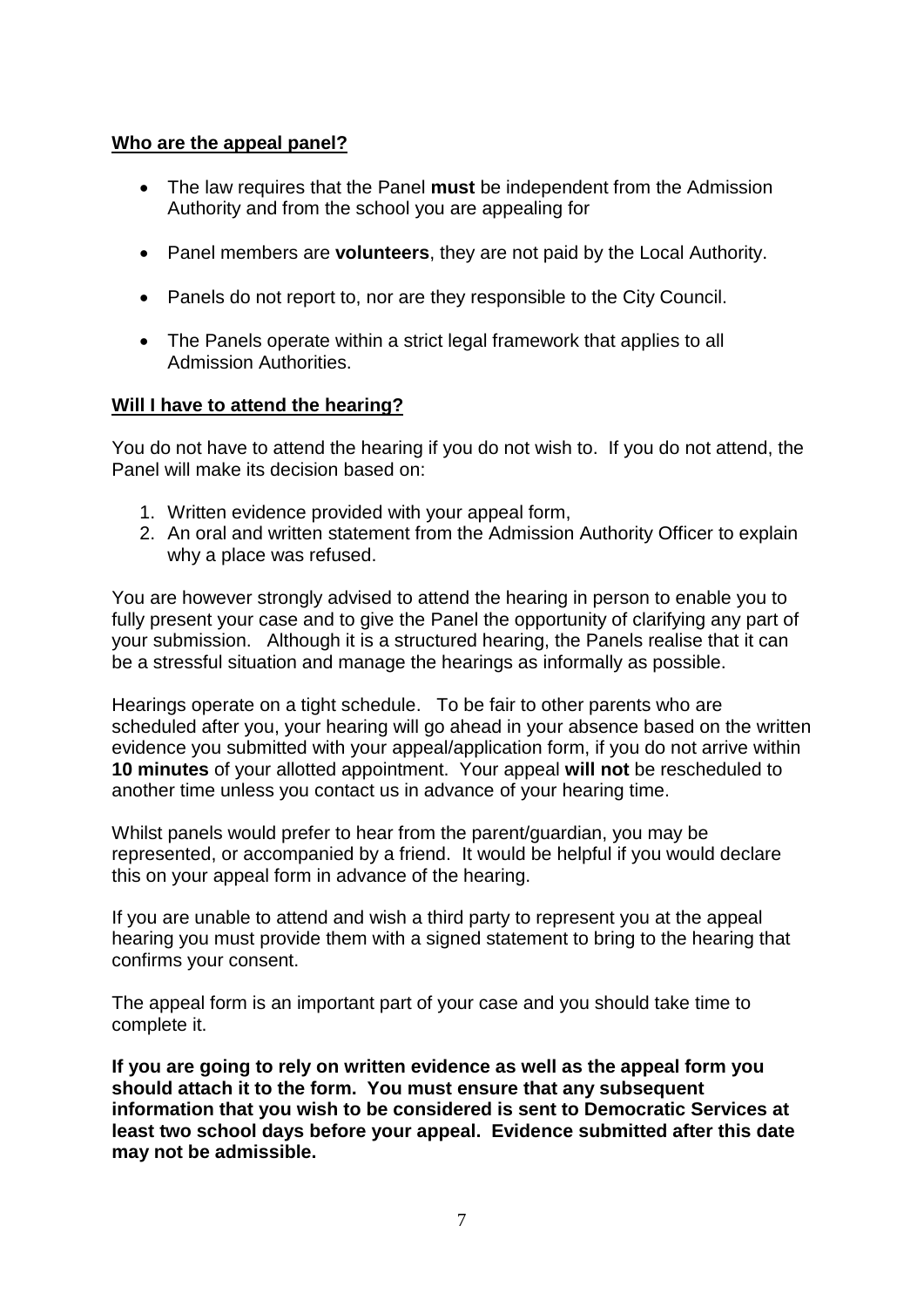## **Before the hearing**

You will receive a copy of the Local Authority statement before the appeal hearing. This will summarise:

- a) How the Authority carries out its role in co-ordinating admissions.
- b) How places were allocated and in which admission category your application was placed.
- c) The reason why your child was refused a place at the school.
- d) The "prejudice" to the school if any additional children were admitted to the school.

## **Types of Appeal**

There are two types of appeal.

#### **Grouped Appeals**

Where a large number of parents appeal for places at the same school, a grouped appeal may be arranged for all parents to attend Stage 1 at the same time and hear the Admission Authority's case.

**Stage 1 –** A Presenting Officer from the Authority will explain to all appellants why their application has been refused and why the school cannot admit any more pupils. This will be done in front of the Panel and all parents who have appealed for a place at the school. All parents will have the opportunity to ask the Presenting Officer and the school representative any questions about their case. This ensures that all parents hear the same information including any questions that are raised by parents in relation to the Authority and the school case. **Individual circumstances are not considered Stage 1.**

At the end of Stage 1 the Panel has to decide whether or not the Admission Authority has proved its case. If the Panel do not think the case has been proven see "How Does The Panel Reach Its Decision" in this guide. If the Panel decides that the Admission Authority has made its case, then it moves to Stage 2 of the process.

If you are not able to attend the Stage 1 of the Grouped Appeals, the hearing will go ahead in your absence. The outcome of the Stage 1 appeal hearing will be communicated to you at the Stage 2 individual appeals. The outcome will also be communicated in the decision letter.

At **Stage 2** you will be invited to a private and confidential meeting to present your own circumstances. The conduct of the hearing will be the same as that explained below. No further questions about the Admission Authority's case will be permitted at Stage 2.

You will be notified in advance if your appeal is to be considered as a Grouped Appeal. You will also be provided with a code of conduct which will explain in more detail how the grouped part of the appeal will be conducted.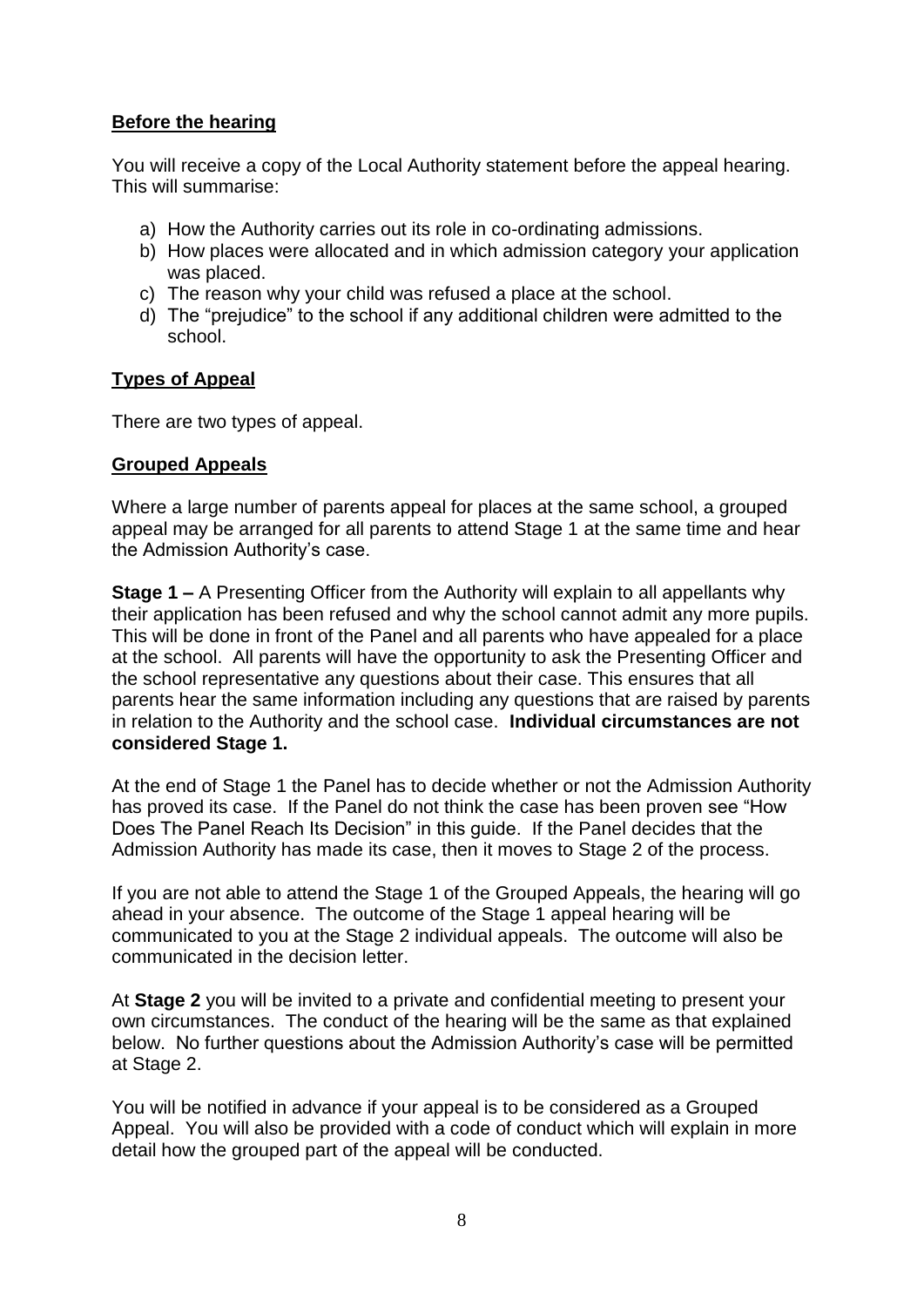## **Individual Appeals**

For an individual appeal you will be invited to a personal hearing for the two stages.

The hearing is a formal meeting. The Chair of the Panel is responsible for conducting the meeting and will explain to you the way in which the meeting will be managed. Whilst it may appear formal, this is to ensure that all parties have the opportunity to speak and make their case in an orderly manner, without interruption.

To ensure fairness and transparency, the Presenting Officer from the Authority cannot be in the room without you. You will go in together and you will leave together.

## **What happens at an appeal hearing?**

Following introductions the following procedure will take place:

- The Chair will explain the procedure and what happens next.
- The Presenting Officer will be invited to explain the Admission Authority's case (**Stage 1**) You and the Panel will be able to ask questions and clarify any specific point.
- You will then be invited to present your case (**Stage 2)**.
- The Panel and the Admission Authority can then ask you questions or clarify any specific points.
- When questions have finished the Admission Authority then yourself will be invited to sum up your cases.
- The Chair will explain how the decision will be made and how you will be informed of the decision.
- Both parties will then leave the room together.

## **How does the Panel reach its decision?**

First of all the Panel has to decide whether it accepts the case presented that it would be "prejudicial" to the school to admit more pupils than its official admission number specifies.

If the Panel reject the Admission Authority's case it will uphold your appeal on the grounds that there would not be any prejudice to the school, in the case of multiple appeals for the school, it will determine the level of prejudice to the school and admit a child or number of children accordingly. Those children that are not admitted at this stage will then be considered at the next stage.

If the Panel does accept the Admission Authority's case or where the Panel determines the level of prejudice this does not mean that you have lost your appeal. The Panel will then go to the second stage where it will balance the arguments made by you and the Admission Authority. If on balance the Panel feel that the degree of prejudice to the child and family of being refused a place is stronger than any detrimental impact on the school, it will offer your child a place.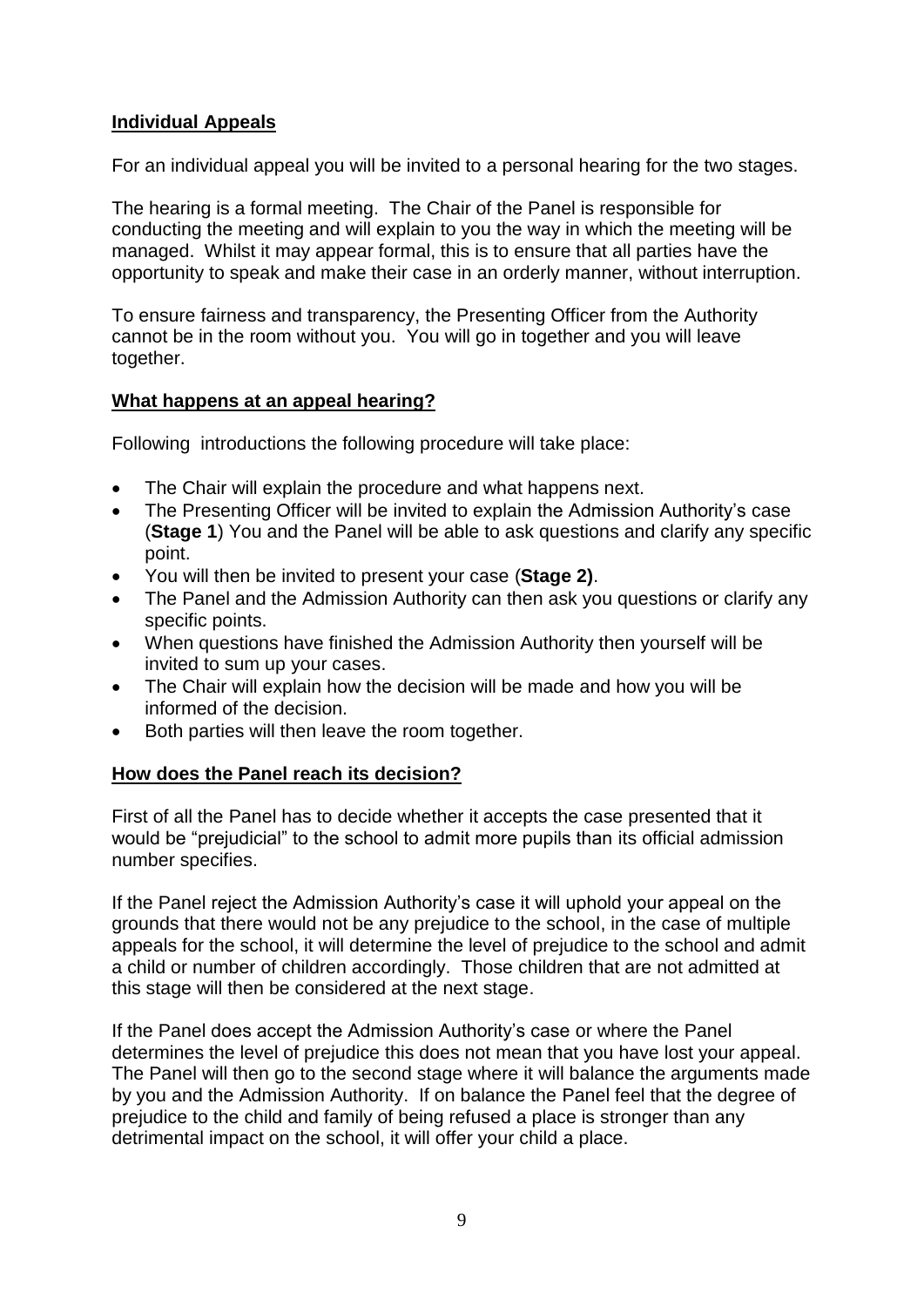In other words, the Panel can reach a conclusion that placing additional children would be detrimental to the school but the circumstances of your case are stronger and more compelling.

If the Panel believes that the case of the Admission Authority is stronger than your own it will refuse the appeal.

Decisions are not made after each individual appeal. Where there are multiple appeals the Panel will hear them all before returning to the first one and considering each, one at a time.

## **How will I be informed of the decision?**

The Clerk will notify you of the decision in writing as quickly as possible. The letter will be posted as soon as possible after the hearing but not later than 5 school days, unless there is good reason. It may take longer where there are a large number of appeals. It is important that all parents find out the decision at the same time and are provided written reasons for that decision. It will not be possible to let you know the decision in advance of the written reasons over the phone.

**Please note that the Appeal Panel decision is final and binding on the school and parents. You can complain to the Ombudsman for Local Authority Schools and the Education Funding Agency for Academies if you believe that your appeal has not been administered correctly. Details are provided under "Making a Complaint" in this guide.**

## **What happens if I appeal for more than one school?**

If you are appealing for several schools for in-year entry or into, Year 3 or Year 7 it is likely that each appeal will be on a different day as Democratic Services will try and arrange all appeals for the same school together and it is unlikely that you will get your appeals in your preference order.

If you are successful in an appeal for your first preference school the Admissions Authority will cancel any appeal for a school that has been ranked lower by you on your application form, unless **they are advised not to do so**. They will not cancel any appeal for a school that is ranked higher than the one for which you have been successful unless you notify them accordingly.

## **Can I appeal again if my appeal is unsuccessful?**

Normally no, the only exception to this is if you have experienced a significant change in circumstances from when you first applied. If this is the case you would write to the Admissions Team to request making a fresh application.

## **Waiting Lists**